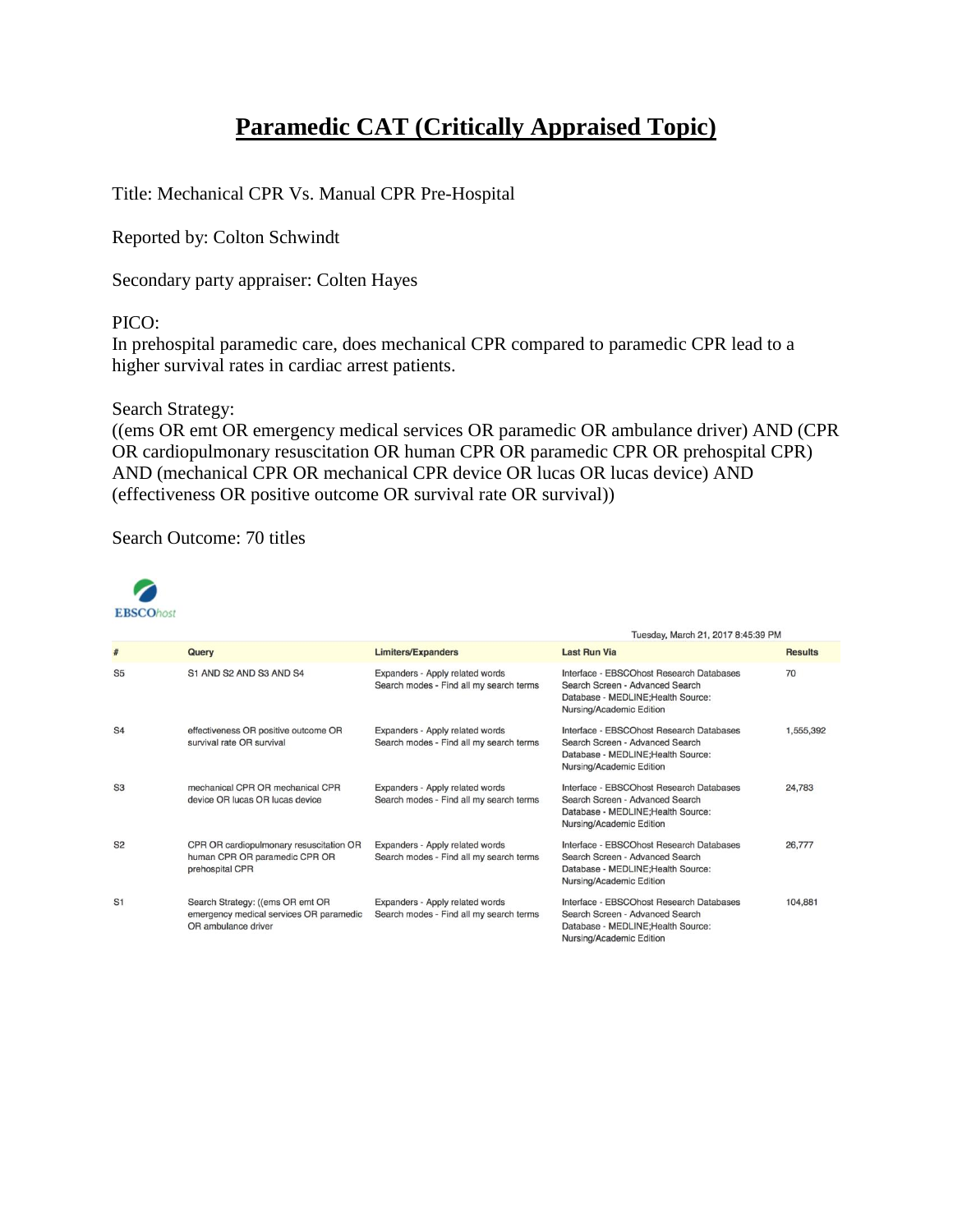|          |              |             | <b>Exercisely a persistence</b> and papers were enosen for ans $C(Y)$ |              |                     |                |
|----------|--------------|-------------|-----------------------------------------------------------------------|--------------|---------------------|----------------|
| Title    | Design/LOE   | Population  | Intervention/                                                         | Outcomes     | Results             | Strengths/     |
|          |              |             | Comparison                                                            | Measured     |                     | Weaknesses     |
| Perkins, | Cluster,     | 4471 non-   | This study                                                            | ROSC, 30-    | Lucas -2            | Strengths:     |
| 2015     | randomised   | traumatic   | compared                                                              | day survival | survival 30         | -big           |
|          | open label   | cardiac     | survival                                                              | rate, 3-     | days: $(6\%$        | population     |
|          | trial.       | arrest      | status of                                                             | month        | of 1652             | size used      |
|          |              | patients    | cardiac                                                               | survival     | patients)           | - four         |
|          | (LOE IV)     | were        | arrest                                                                | rate, 12-    | Lucas -2            | different      |
|          |              | enrolled in | patients,                                                             | month        | <b>ROSC</b>         | ambulance      |
|          |              | the study.  | when                                                                  | survival     | $(32\% \text{ of }$ | services in    |
|          |              |             | mechanical                                                            | rate, 12-    | $1652$ is           | the UK were    |
|          |              |             |                                                                       |              |                     |                |
|          |              |             | CPR was                                                               | month        | 522                 | involved.      |
|          |              |             | used over                                                             | survival     | patients)           |                |
|          |              |             | high quality                                                          | with         | Lucas <sub>2</sub>  | Weaknesses:    |
|          |              |             | paramedic                                                             | favourable   | survival to         | -couldn't      |
|          |              |             | CPR.                                                                  | neurological | 3 moths             | always find    |
|          |              |             |                                                                       | outcome.     | $(6\% \text{ of }$  | follow up      |
|          |              |             |                                                                       |              | 1652 is 96          | data about     |
|          |              |             |                                                                       |              | patients)           | patients'      |
|          |              |             |                                                                       |              | Control             | outcome        |
|          |              |             |                                                                       |              | survival:           | - didn't have  |
|          |              |             |                                                                       |              | 30 days:            | enough         |
|          |              |             |                                                                       |              | 7%                  | Lucas -2       |
|          |              |             |                                                                       |              | ROSC:               | devices to     |
|          |              |             |                                                                       |              | 31%                 | evenly split   |
|          |              |             |                                                                       |              | 3 months:           | the trial and  |
|          |              |             |                                                                       |              | 6%                  | control        |
|          |              |             |                                                                       |              |                     |                |
|          |              |             |                                                                       |              | 1 year: 6%          | group.         |
|          |              |             |                                                                       |              |                     | -it is hard to |
|          |              |             |                                                                       |              |                     | compare the    |
|          |              |             |                                                                       |              |                     | time it took   |
|          |              |             |                                                                       |              |                     | from the       |
|          |              |             |                                                                       |              |                     | time of the    |
|          |              |             |                                                                       |              |                     | heart attack   |
|          |              |             |                                                                       |              |                     | until CPR      |
|          |              |             |                                                                       |              |                     | was initiated  |
|          |              |             |                                                                       |              |                     | and this       |
|          |              |             |                                                                       |              |                     | could          |
|          |              |             |                                                                       |              |                     | greatly        |
|          |              |             |                                                                       |              |                     | influence      |
|          |              |             |                                                                       |              |                     | the results    |
| Zeiner   | Three large  | 948         | This study                                                            | The study    | $-73.4\%$ of        | Strengths:     |
| ,2015    | post product | cardiac     | compared                                                              | measured     | the 30-day          | -Study was     |
|          | placement    |             | the                                                                   | the results  | survivors           | not funded     |
|          | studies.     | arrest      |                                                                       |              | reached a           |                |
|          | (LOE IV)     | patients    | neurological                                                          | by           | <b>CPC 1/2</b>      |                |

**Relevant Papers:** 2 relevant papers were chosen for this CAT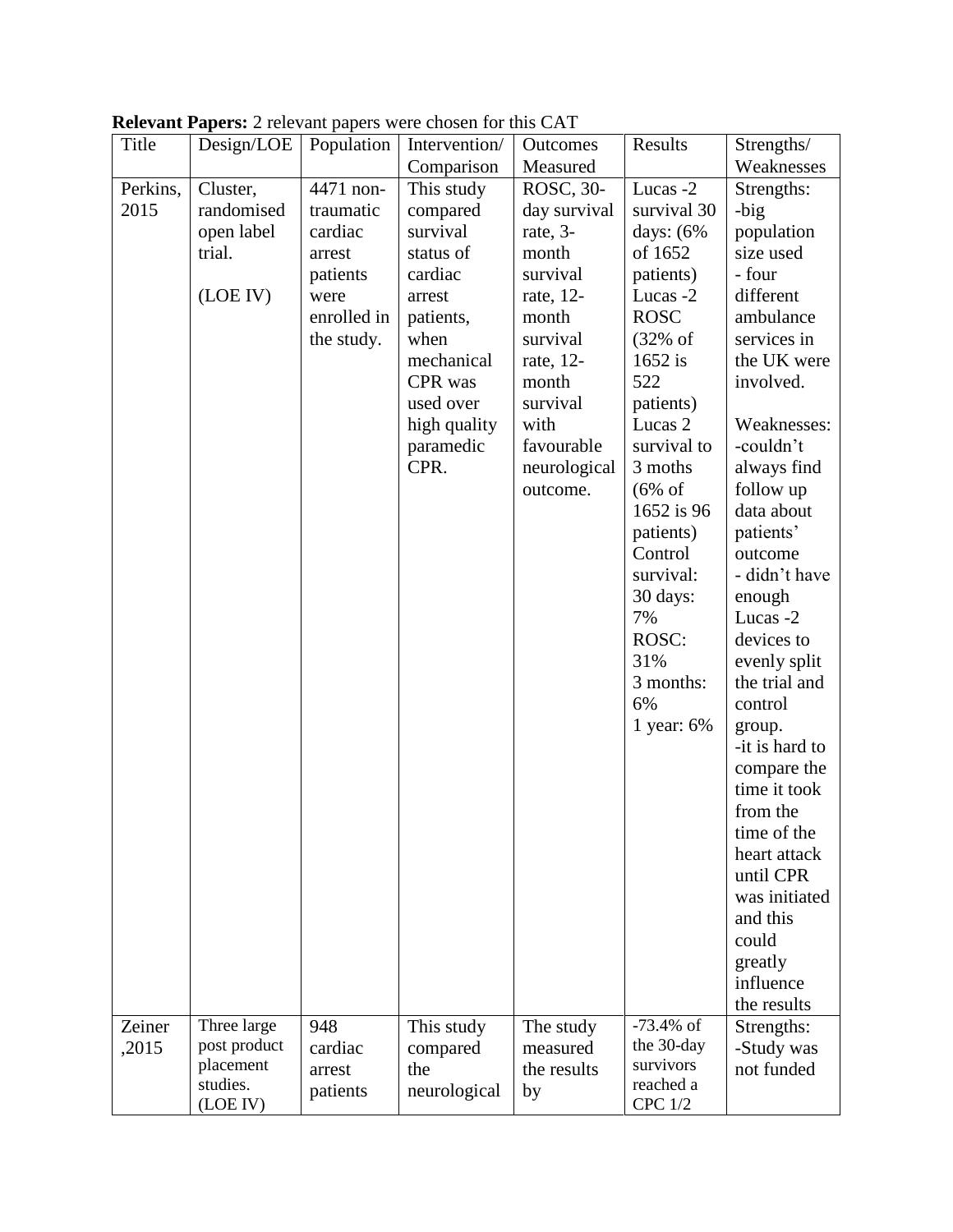| outcome<br>after three<br>months in<br>patients who<br>survived and<br>received<br>manual vs<br>mechanical<br><b>CPR</b><br>measured. | comparing<br>the<br>neurological<br>outcome of<br>the ROSC<br>patients<br>both of<br>manual and<br>mechanical<br>CPR. These<br>results             | within the<br>manual cc<br>subgroup<br>-only 56.8%<br>of the<br>patients<br>within the<br>mechanical<br>cc subgroup<br>had good<br>neurological<br>outcome                                                                                    | by<br>paramedics<br>- Large<br>number of<br>subjects<br>Weakness:<br>-More<br>manual CPR<br>data was<br>collected,                            |
|---------------------------------------------------------------------------------------------------------------------------------------|----------------------------------------------------------------------------------------------------------------------------------------------------|-----------------------------------------------------------------------------------------------------------------------------------------------------------------------------------------------------------------------------------------------|-----------------------------------------------------------------------------------------------------------------------------------------------|
|                                                                                                                                       | from<br>hospital<br>records and<br>discharge<br>letters.<br>From time<br>to time the<br>attending<br>physician<br>was called<br>over the<br>phone. | mechanical<br>CPR is<br>actually<br>worse than<br>manual<br>CPR.<br>-A lot of the<br>patients that<br>received<br>mechanical<br>CPR were<br>even<br>younger and<br>bystander<br>witnessed<br>arrests<br>which I<br>found very<br>interesting. | influence<br>the data.<br>$-It's$<br>impossible<br>to measure<br>how long<br>the time of<br>the arrest to<br>the initial<br>shock and<br>CPR. |

# **Comments:**

This is a very hard topic to compare because there are many different variables to consider. Most of the time in both of these studies it was documented weather the arrest was witnessed, if CPR was started by a bystander, how long it took paramedics to arrive on scene, how old/sick the patient is and even what caused the arrest. If all of these variables were controlled these results would have a much bigger impact om changing the way paramedics conduct a cardiac arrest. There is a slight delay in CPR when applying a mechanical device and it is unknown weather that has an impact on patient outcome.

# **Clinical Bottom Line:**

Based on these two studies I wouldn't want to change the way paramedics conduct CPR. In the Perkins trial, mechanical CPR turned out to have worse neurological results after 30 days of recovery. While in the Zeiner trial the opposite turned out to be true and manual CPR showed worse neurological results after 30 days. Based on this alone I cannot conclude that mechanical